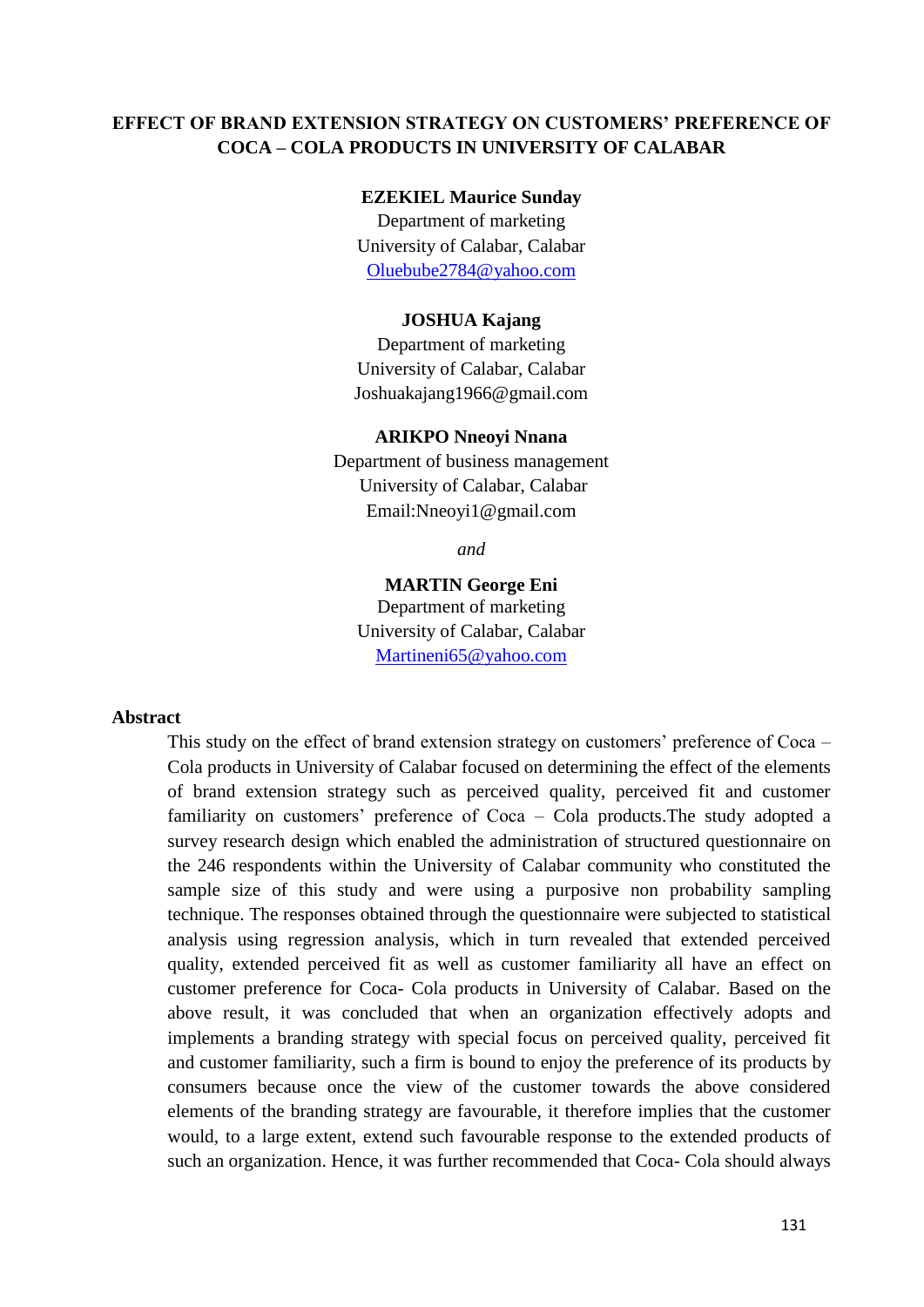ensure that the quality of their drinks remain a paramount consideration within the organization by ensuring that quality test and measures are put in place to help spot deficiencies in the production process. Because once the customer perceives a drink to be of quality, it has been proven that such a customer would always attribute such perceived quality to other variants of the brand.

**Key words:** Brand extension strategy, Customer preference, Perceived quality, Perceived fit, Customer familiarity

### **1.1 Introduction**

The increasing competitive forces in the global markets are, according to Bahram, Saeed and Marjan (2013), forcing companies to differentiate themselves from competitors in order to survive and take advantage of the current opportunities of growth in the market, and the only way to differentiate from competitors is, according to Keller (1993), the establishment of strong brands that allow companies to increase the efficiency of their marketing expenses. Thus Srivastava and Shocker (1991) opine that the importance of a brand to an organization is not only measured in terms of the competitive advantages that such a brand provides in their present markets but also in the future opportunities that such a brand can provide in untapped markets, which would, to an extent, enable a firm to enter a new market by using an existing, well-known brand name in order to reduce both the cost of launching new products and the risk of product failure. Further supporting the above, Whan, Andreas, Gratiana and Jason(2013) maintained thatbrand elements such as logos has typically served as a means for resolving the problem of in distinguishability.Thus, a brand according to The American Marketing Association is a name, word or phrase, mark, sign, symbol, design or a combination of them used to distinguish a seller or group of sellers' products from that of competitors. Furthermore, Kotler and Armstrong (2009) maintain that a brand represents a seller or manufacturer's product. In line with the above definition of a brand, Martinez (2011), as well as Bahram, Saeed and Marjan (2013) all maintain that the strategy behind the leverage of the company brand to new markets, products or sectors is known as brand extension. Therefore, brand extension, according to Arslan and Altuna (2010), is defined as using a successful current brand for the introduction of new categories of products to the market. To Kalu, Anyanwu and Samson (2014), 'Brand Extension' is simply the means by which an individual or firm introduces a new product under an existing brand name for the purpose of accommodating new or emerging demand while retaining existing customers, whereby the initial product becomes a parent brand. A well-known brand name, according to Grime, Diamantopoulos and Smith (2002), helps the company enter new product categories more easily and also give a new product instant recognition and faster acceptance. Hence, for an organization to maximally enhance the preference of their product by customers through a successful brand extension campaign it must, according to Klink and Smith (2001), always consider the judgement of consumers as regards the extended product, because such consideration when favourable would, according to Romeo (1991), ease the transfer of beliefs and attitudes associated with the parent brand to the new product. Brand extension in this study is considered as a brand stretching marketing approach in which firms marketing their products use the same brand name in a different product category so that that different product can ride on an already established or known trade name for its success.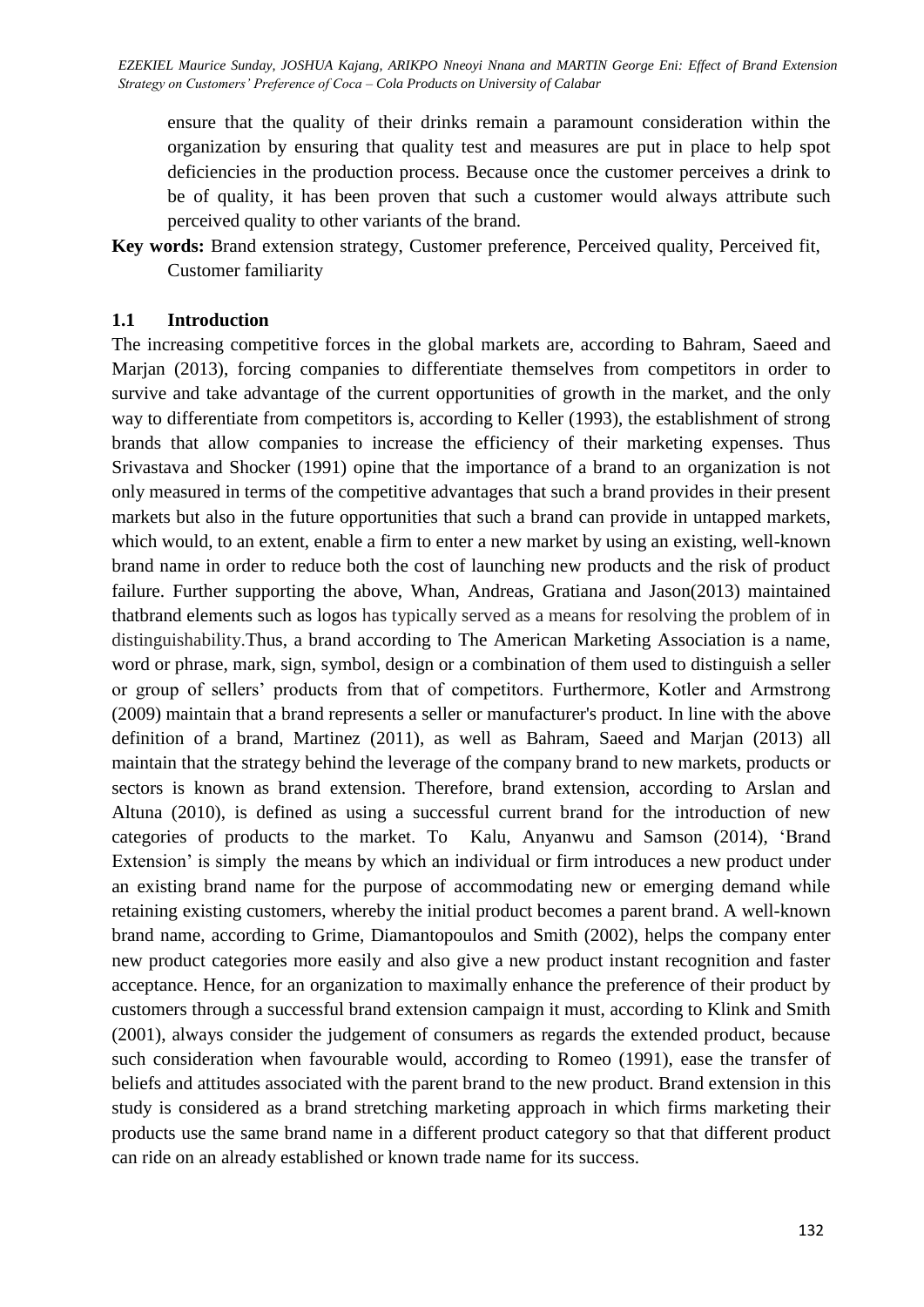## **1.2 Statement of the Problem**

In today's highly competitive environment, building strong brands, according to Betty (2013), remains an important goal to any organization because strong brands have proved to enhance firms' economic performance. Although, organizations launching new products to sustain their stand in the market seems to be an attractive marketing strategy but the disadvantages of conducting such a strategy may overweigh benefits because, according to Calantone and Montoya-Weiss (2004), nearly 35% of newly launched products failed to successfully capture their market. The contributing factors for these failures include high advertising expenditures and increasing competition which, to an extent, leads to a situation where it becomes difficult for the new product to be sustained and be successful in the market. Based on the above, many firms especially Coca – Cola have adopted the concept of brand extension which, according to Keller (2007), involves utilizing and applying the established core brand name to new products to capture new and unexplored market segments as their strategic tool to generate more revenues, reduce marketing costs and product failure rates. Therefore, this study seeks to ascertain how the perceived elements of a brand extension strategy such as perceived quality, perceived fit as well as customer familiarity with parent brand in relation to the extended product affect the preference of Coca- Cola products by customers in University of Calabar.

# **1.3 Objectives of the Study**

The major objective of this study is to determine the effect of brand extension on customer preference for Coca- Cola products in University of Calabar, while the specific objectives include:

- 1. To ascertain the effect of extended perceived quality on customer preference for Coca-Cola products in University of Calabar.
- 2. To ascertain the effect of extended perceived fit on customer preference for Coca- Cola products in University of Calabar.
- 3. To ascertain the influence customer familiarity has on customer preference for Coca-Cola products in University of Calabar.

# **1.3.1 Research Hypotheses**

The research hypothesis for this study are stated in a null form

**H01:** Extended perceived quality does not have an effect on customer preference for Coca- Cola products in University of Calabar.

**H02:** Extended perceived fit does not have an effect on customer preference for Coca- Cola products in University of Calabar.

**H03:** Customers familiarity does not have an influence on customer preference for Coca- Cola products in University of Calabar.

This study remains significant in a number of ways; firstly it would be beneficial to Coca- Cola drink bottling firms in Nigeria because the study would expose how consumer 133 to new product extensions which, to an extent, can be used to plan brand extension campaigns.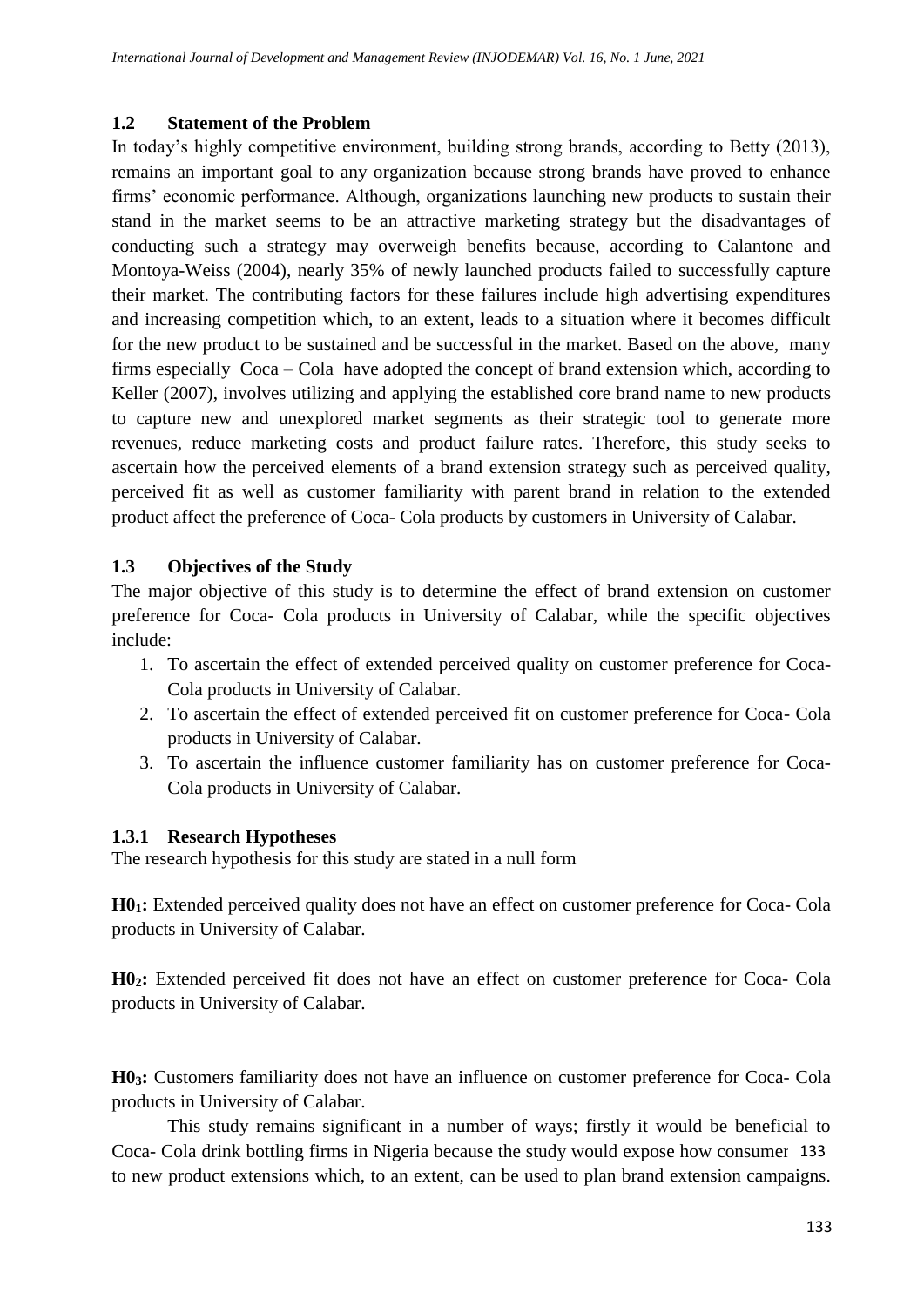This study would also increase existing knowledge to scholars on the benefits of brand extension strategies on the overall customer preference for a firm's product.

This study is centred on the effect of brand extension strategies on customer preference for Coca- Cola products in University of Calabar. It would seek to ascertain how the perceived elements of a brand extension strategy such as perceived quality, fit and customer familiarity can possibly affect the preference of customers for Coca- Cola products in University of Calabar.

### **2.0 Review of Literature**

### **2.2 Meaning of Brand Extension**

Band extension lacks a generally accepted definition.To Farquhar (2009),brand extension isdefined in terms of two forms namely: line extension and category extension. Where the parent brand name is used for new products which targets different market segments within same category of products in the product line is referred to as line extension.Category extension occurs when the existing brand name isused in a new product category entering into the market.

### **2.2.1 Types of Brand Extension**

According to Shafqat and Yasir (2016), brand extensionis discussed from various perspectives.Below are the various types of brand extension.

**1. Horizontal Brand Extension**According to Pitta and Katsanis (1995), horizontal brand extension can be defined as extending a parent brand to a new product in the same product class or to a product which is completely new for a company. In horizontal brand extension, Chen and Liu (2004) maintained that core brand name is used on new entrant product. There are two additional types of horizontal brand extension and they include line extension and franchise extension. In line with extension, parent brand name is used to enter into new market segment with same product class and minor changes while franchise extension use parent brand name to enter into new market with different product category.

**2. Vertical Brand Extension** Vertical extension is the second type of brand extension in which a new brand is introduced on the basis of price and quality. Vertical extension is simply defined by Keller and Aaker (1992) as the introduction of a similar brand to the same product category while being different in prices and quality. According to Xie (2008), this type of brand can be divided into upscale and downscale brand extension. Upscale vertical brand extension is brand extension done on the basis of a higher quality and higher price point as compared to the parent brand while down scale vertical brand extension is extending a brand with lower quality and price. However, Dacin and Smith (1994) maintained that vertical brand extension remains a most commonly used extension strategy but however it oftentimes might create negative impact on the core brand and evaluation of its extended product when not perceived appropriately by consumers.

Hence, below is a diagrammatic representation of the types of brand extension.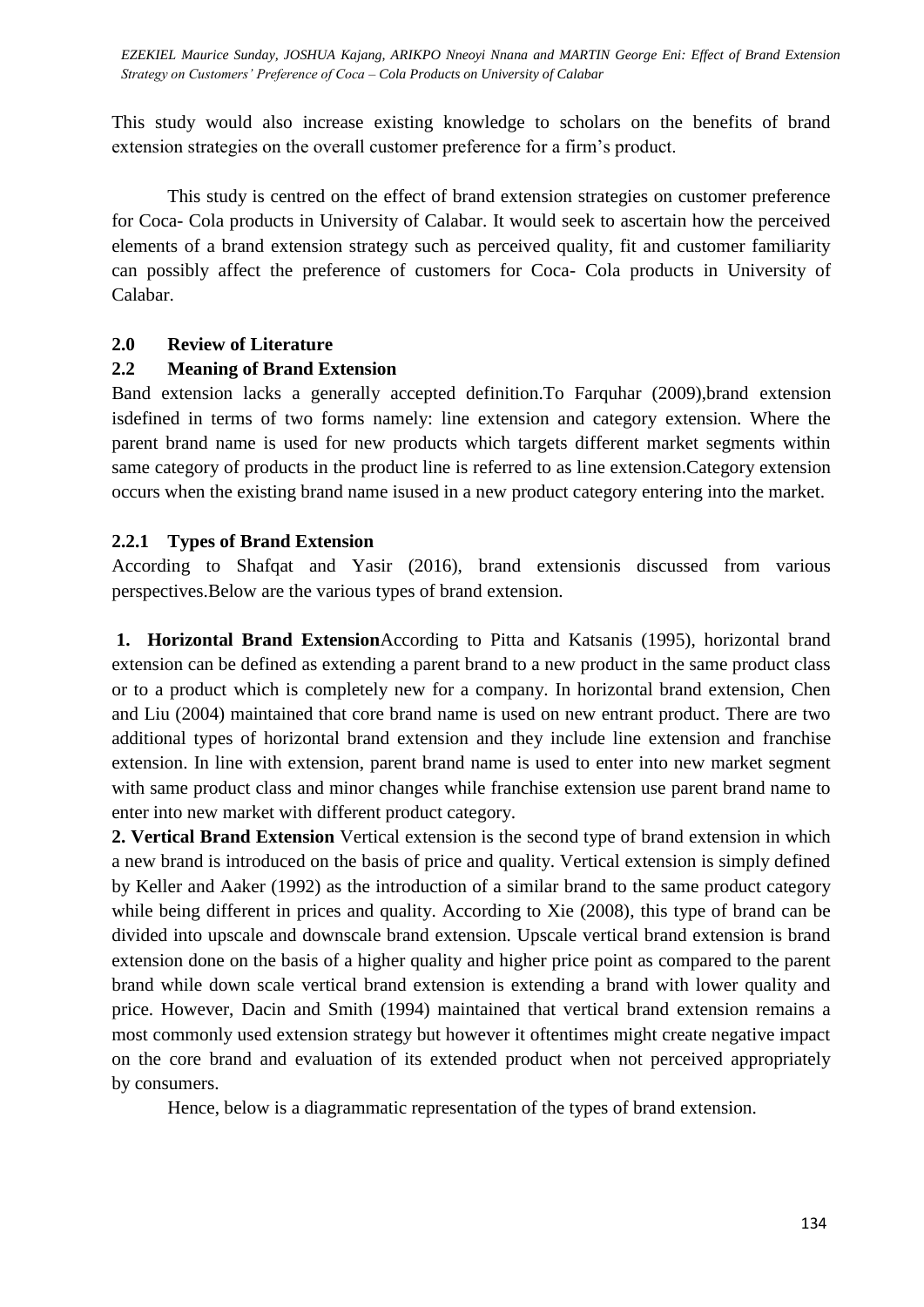

### **Fig.1: Showing Types of Brand Extension**

**Source:** Shafqat and Yasir (2016). Brand Extension Success Elements.

### **2.2.3 Elements of Brand Extension Strategy**

To manage brand extensions effectively, marketers need to understand the relations between the variables or elements constituting the brand extension strategy because Aaker and Keller (1990), Bottomley and Holden (2001), Volckner and Sattler (2006), Betty (2013) all maintain that branding elements are used by consumers to evaluate the brand extension before a shift or transfer in attitude occurs. Therefore, the brand extension elements include:

- 1. **Perceived Quality** Perceived brand quality is one of the elements of brand extension strategy. To Zeithaml (1988), perceived quality is simply the consumer's perception about quality of product in association with the brand and performance of product. Perceived quality is the customer's decision based on intangible knowledge of quality and not necessarily based on specific attributes.
- 2. **Perceived fit** Perceived brand fit as an element of brand extension strategy shows how closely related (or similar/congruent) an extension is with the parent brand. According to Park and Milberg (1991), Perceived brand fit is not only restricted to product category similarity but also brand concept consistency. The authors further stressed that two different bases are used by consumers to evaluate an extension's goodness of fit which are product feature similarity and brand concept consistency. According to Aaker (2008), product feature associations are based on product category, product attribute/functional benefits, application, technology, channel, user and brand personality and self-expressive benefits while brand concept consistency implies consistency with brand associations. A fit may exist in any one of the associations that are made about the parent brand. The strength of a brand highly depends on the associations that the consumers make when they come across the brand name. If a brand has strong associations or fit, it will evoke the transfer of such positive attitudes by customers to the extended or new product.
- 3. **Parent Brand Strength** According to Keller (1993), this element of the brand extension strategy suggests that parent brand strength consists of brand awareness, brand image and consumer response to brand. For a successful brand extension, it is necessary that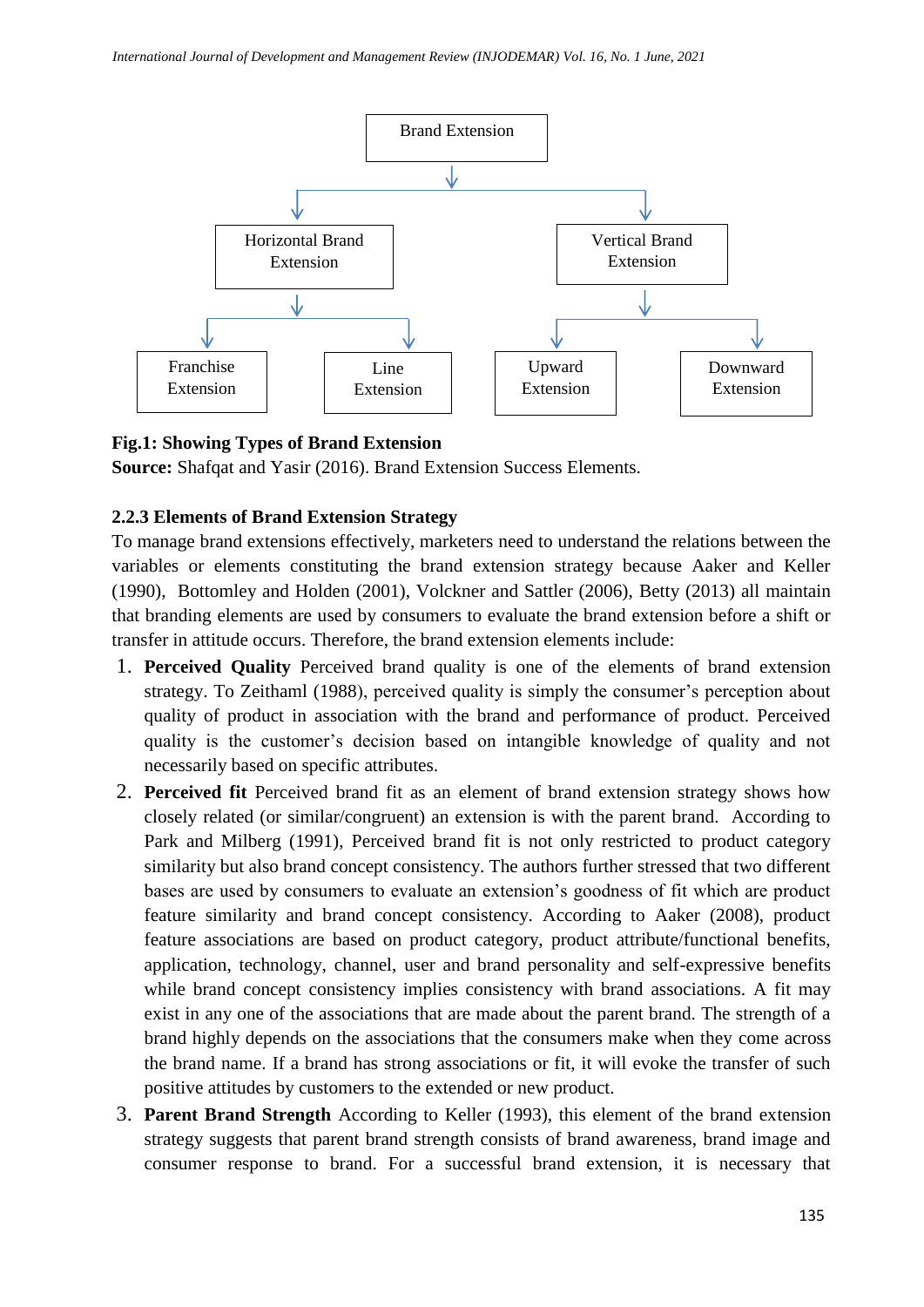consumers must be aware about parent brand because consumer response and brand image are important components that form the parent brand strength.

- 4. **Marketing Support** Marketing support has some sub dimensions like advertising activities, product benefits, distribution, and sales promotion strategy. According to Betty (2013), this element of brand extension can be exploited by managers from various dimensions in order to influence the market in favour of product success. Furthermore, Mohammad and Ronaghi (2010) maintain that marketing support such as advertising support is very necessary when a new or extended product is introduced in the market.
- **5. Familiarity** According to Campbell and Keller (2003), familiarity simply refers to the brand knowledge in the customer's mind. To Keller (2008), brand familiarity is simply the number of product related experiences that have been accumulated by the consumer through product usage and advertising.

## **2.3 The Concept of Customer Preference**

According to David (2018), customer preference is defined as the subjective tastes of individual consumers, measured by their satisfaction with those items after they have purchased them. This satisfaction is often referred to as utility. To Anojan and Subaskaran (2015), customer preference provides a key to gain actual success only to those brands which match best to the current environment. Customer preference is often times regarded as an indicator of consumer demand, because consumer choices are not always determined by preference alone. Choices are often limited by a consumer's income or budget, compared to the cost of the item as well as the quality of the product and the perceived satisfaction to be derived from such product. Customer preference determines what products people will buy and such understanding give the marketer an indication of consumer demand.

## **2.4 Conceptual Model**

Below is the conceptual model developed for this study.



## **Fig.2: A Conceptual Model**

**Source:** Developed by the researcher

The conceptual model above seeks to ascertain how the perceived elements of a brand extension strategy such as perceived quality (which is the consumer's perception about quality of product in association with the brand and performance of parent brand in association to the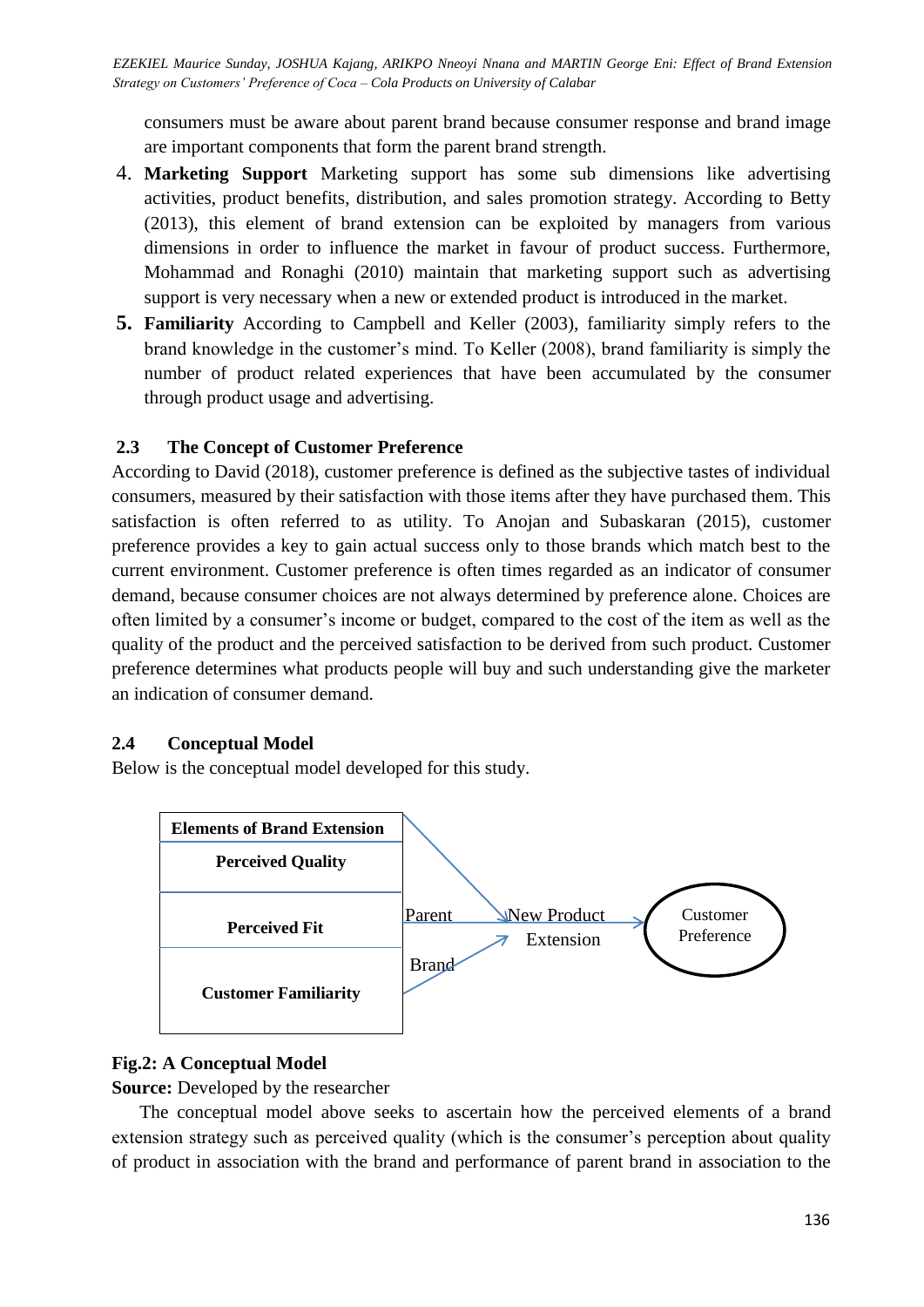extended product), perceived fit (which shows how closely related (or similar/congruent) an extension is with the parent brand) as well as customer familiarity (which is the brand knowledge in the customer's mind from parent brands to new product extension) can affect the preference of consumers of Coca- Cola brands in University of Calabar.

# **2.4.1 Perceived Quality of Parent Brand in Relation to New Product Extension and Customer Preference**

According to Zeithaml (1988), perceived quality is the customer's decision based on intangible knowledge of quality, not necessarily based on specific attributes. Very often the use of established brand names is a good way to reach quality perception and this perception may take different forms for different types of industry. According to Aaker (2008), perceived quality directly influences a customer's buying decision, especially when a customer is motivated or capacitated to make a detailed analysis of the purchase, it may also sustain a premium price, increase the brand's profitability and performance. Furthermore, Martinez and Pina (2003) maintained that as customers attitudes towards brands have an effect on brand image, perceived quality of the brand extension is also likely to affect post extension corporate image, and for customers the quality of the brand/product is an important aspect when forming a perception about the brand, and the customer evaluates the brand according to his/her perceptions of quality which is sometimes more difficult than actually delivering high quality.

## **2.4.2 Perceived Fit of Parent Brand in Relation to New Product Extension and Customer Preference**

Perceived fit is how closely related (or similar/congruent) an extension is with the parent brand. According to Park, Milberg and Lawson (1991), perceived brand fit is not only restricted to product category similarity but also brand concept consistency. The authors further stressed the fact that two different bases are used by consumers to evaluate an extension's goodness of fit which are product feature similarity and brand concept consistency. According to Aaker (2008), product feature associations is based on product category, product attribute/functional benefits, application, technology, channel, user and brand personality and self-expressive benefits while brand concept consistency implies consistency with brand associations. The strength of a brand highly depends on the associations that the consumers make when they come across the brand name. If a brand has strong associations, it will evoke positive attitudes in customers. It is important to note that how a business is defined affects the direction the brand extension is going to take. The definition of the business actually affects the associations made about the brand. Perceived fit between the extension and the parent brand may depend on the transferal of current skills or assets to making the extension, the perceived product class complementarity; and the perceived product class substitutability (Keller and Aaker, 1990).

# **2.4.3 Familiarity with Parent Brand in Relation to New Product Extension and Customer Preference**

According to Campbell and Keller (2003), familiarity simply refers to brand knowledge in the customer's mind. Familiar brands are different from non-familiar brands and customers make different associations with familiar brands whether for their own or family use, through friends or a contact in the press or advertising (Betty 2013). How well a customer knows a brand shows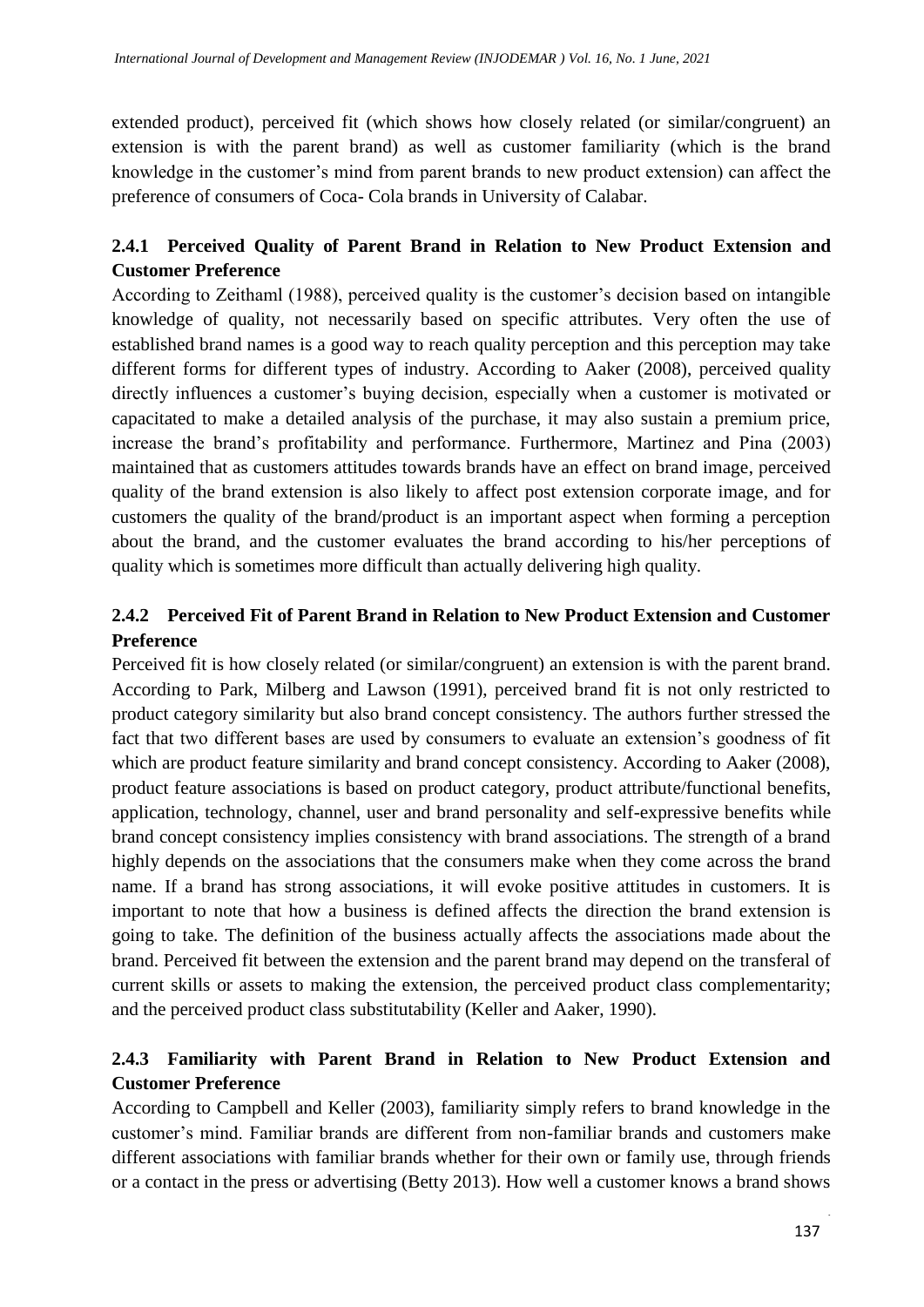how familiar he/she is with the brand. To Keller (2008), brand familiarity is the number of product related experiences that have been accumulated by the consumer (through product usage and advertising). Betty (2013) further maintains that customers tend to buy brands that they are familiar with. Experiments as cited by Aaker (2004) show that even if customers are shown some words that have no meaning and later are motivated to pick the names that they like, most of them choose the nonsense words they have been shown before, and the same applies to brand names.

### **2.5 Empirical Review**

Several studies have been conducted to establish the relationship and association between brand extension strategies and the preference of customers. One of such peculiar study was the one conducted by Bahram, Saeed and Marjan (2013).This study analyses the impact of brand extension strategies upon Competitive Advantage in Service Companies from Costumers point of View among Parsian Bank and its Affiliated Service Companies in Isfahan City. A questionnaire was distributed to 600 customers of Parsian Insurance. Also, SPSS and Amos software were used to analyse data and test hypotheses. The results indicated that the probability of success and acceptance of brand extension in order to have a competitive advantage is influenced by the perceived product quality, perceived fit between the extended product and other products of the brand and consumer's attitude to extension. Also, the consumer's attitude to extension has been affected by Perceived product quality and perceived fit in the study.

Another study conducted by Sylva, Aham, Maduenyoghasi and Ikechukwu, (2014) is on the Effect of Brand Extension Strategy on Marketing Performance of Coca- Cola Bottling Firms in Nigeria. The study surveyed the effect of brand extension such as product category similarity, on marketing performance metrics of sales volume, sales growth and profitability. A total of 98 copies of questionnaire were administered among Commercial Managers, Marketing Managers, Sales Managers and Sales Leads in proportion to the selected firm's target population studied. Analysis of the data through the use of descriptive tables and Pearson Correlation Coefficient of the SPSS package, shows that a significant percentage of the total soft drinks products sold on annual bases belong to the extended brands of the parent products. The study therefore, concluded that the combined influence of Product Category similarity such as fit perception; does provide strong leverage to firms' overall marketing performance. It was therefore recommended that provided firm's core brands are shielded from image-dilution, firms should continue to infuse fit perception of core brands on extended brands tailored to provide bundles of extra solution to demand, to accommodate all categories of consumer.

### **2.6 Theoretical Framework**

The theoretical auspices upon which this study is anchored are the Associative network memory theory and the Brand relationships theory.

## **2.6.1 The Associative –Network Memory Theory**

The associative-network memory theory serves as the overarching theory for understanding brand extension evaluations and their feedback effects. Knowledge of a brand in consumer memory is held as network of brand information nodes, referred to as schema (Keller, 2007).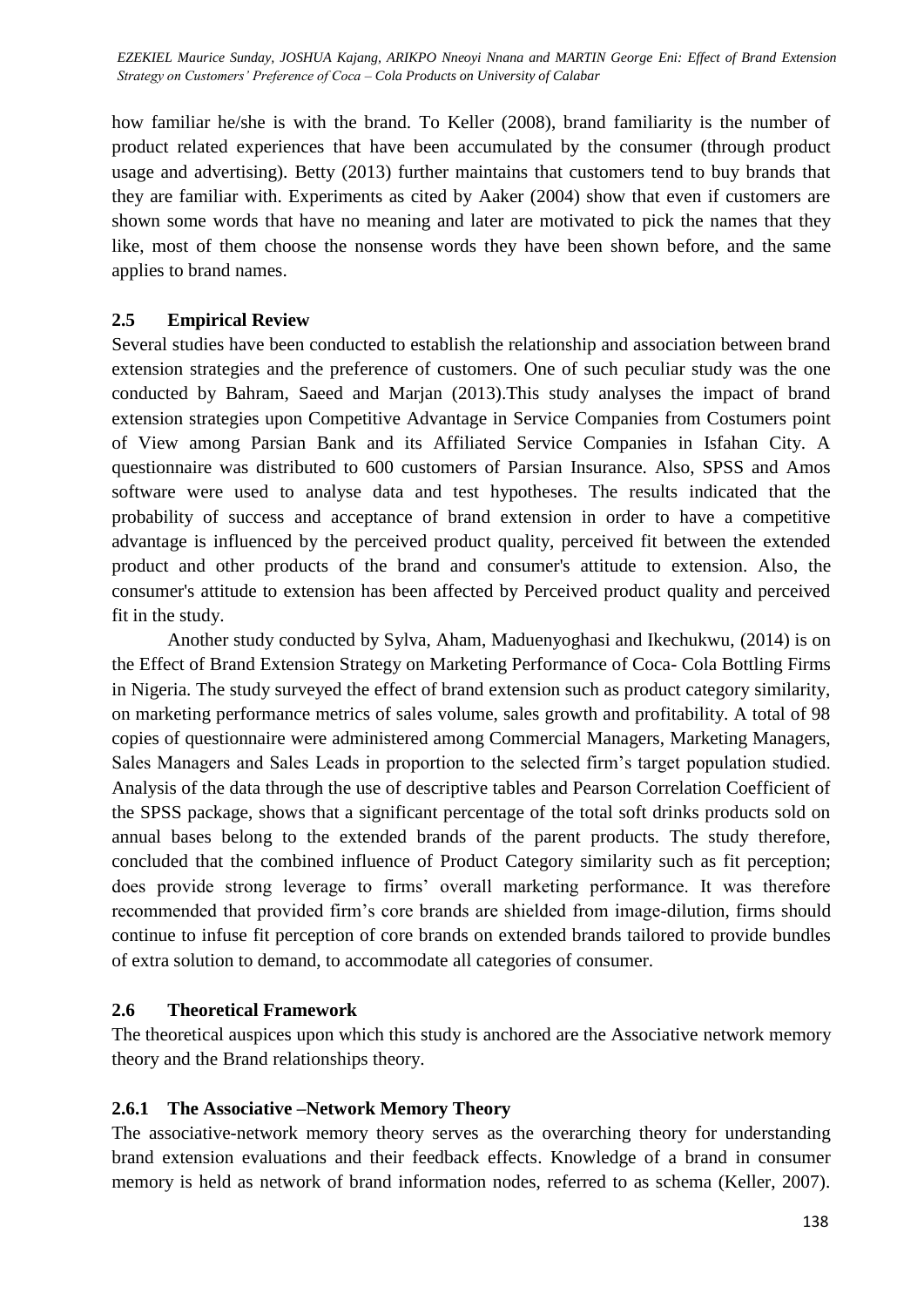Parent brand evaluation is operationalized as consumer perceived quality, fit and familiarity, which refers to consumers' overall knowledge of brands that is composed of brand associations held in his memory.

## **2.6.2 Brand Relationships Theory**

This theory was advanced by Gummesson (2002) and pointed that there exist relationships among human beings. Consequently, brand relationships are defined from relationship and relational values that are more personalized in consumers' minds. Individual relationships are generated by individuals based on individual brand values' perception and brand experiences. Prior studies have examined the personal relationship components between a brand and the customers. And a study examined by Fournier (1998) revealed that the brand relationship quality with customers is multi-faceted and consists of six dimensions exceeding commitment or loyalty which include, commitment or nostalgic attachments, interdependence in behaviour, intimacy, love/passion, brand-partner quality and intimacy.

## **3.0 Research Design, Sampling Procedure and Sample Size Determination**

The survey research design was adopted in order to enable the researchers obtain first hand data from consumers of Coca- Cola brands within the study area. The purposive/ judgemental non probability sampling technique was adopted in the study. This is because the sampling technique enables the researchers to choose the sample based on who they think would be appropriate for the study because the main objective of purposive sampling is to arrive at a sample that can adequately answer the research objectives. In determining the sample size from the research population which is unknown the Topman formula was adopted.

TheTopman's formula is represented below as:

n =
$$
\frac{Z^2PxQ}{E^2}
$$
  
Where n = Sample size;  
Z= confidence interval

 $P =$  Probability of positive response.

Q= Probability of negative response.

E= amount of error that can be allowed.

Therefore, P is represented as 80%. While Q is represented as 20%, while Z is represented as 96 and E is represented at5%

Substituting into the above formula,

n =1.96<sup>2</sup> (0. 80x0.20) (0.05)<sup>2</sup> n =3.8416 x0.16 = 0.614656 0.0025 0.0025

 $n = 245.8$ . Approximately 246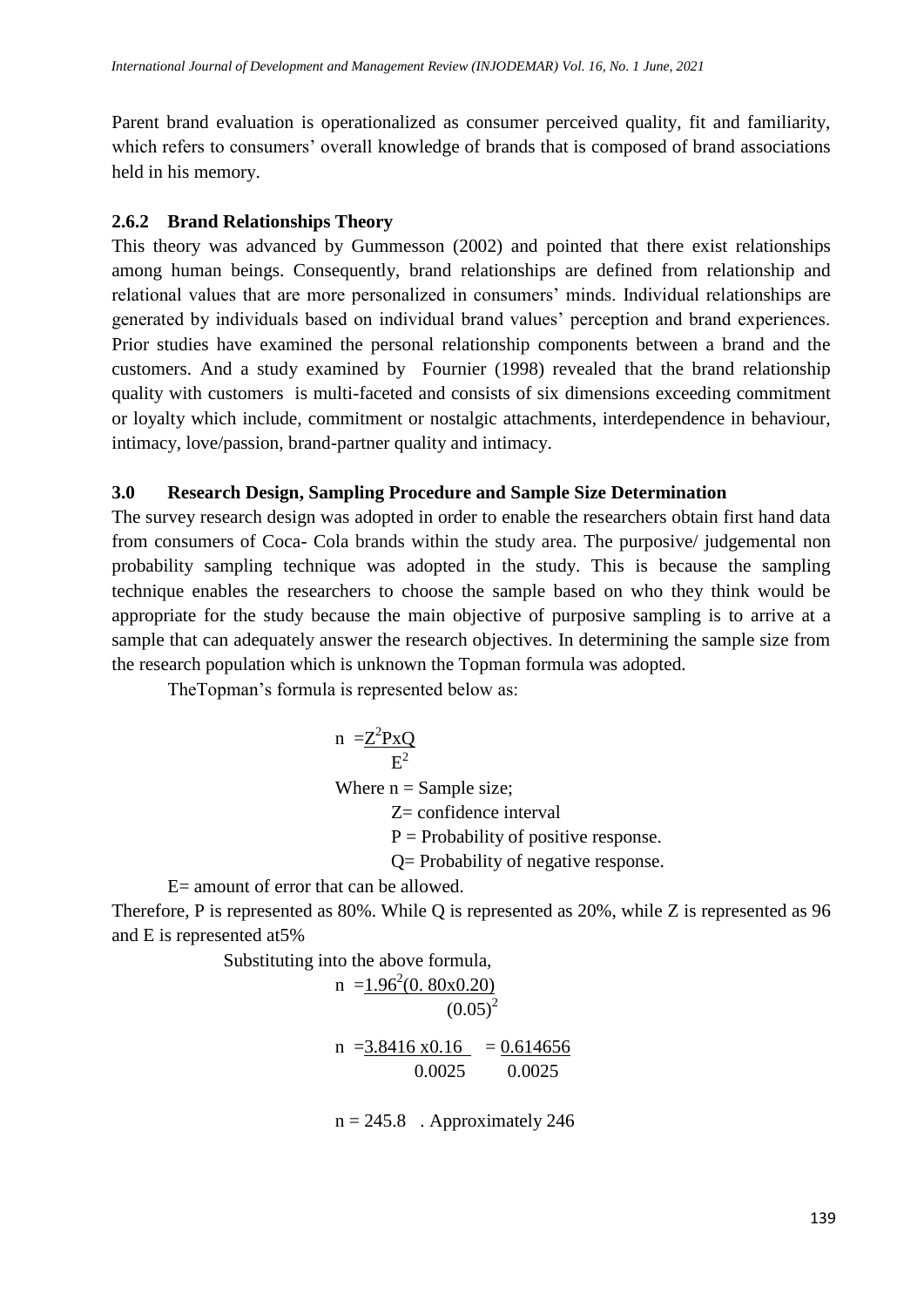Therefore, the sample size for this study is 246 consumers of Coca cola brands in University of Calabar.

## **3.1 Data Analysis Technique**

The data collected in the course of this research work is presented in tables and further analysed using simple regression analysis. This tool exists in the Statistical Package for the Social Sciences (SPSS) and is aimed at ascertaining the effect predicting variables have on the dependent variable.

## **4.0 Data Analysis**

This section of the study seeks to test the hypotheses formally stated in the course of this study and a 0.05 level of significance is used for testing the hypotheses.

## **Hypothesis One**

H0: Extended perceived quality does not have an impact on customer preference for Coca- Cola products in

University of Calabar.

H1: Extended perceived quality has an impact on customer preference for Coca- Cola products in University of Calabar.

**Table 1: Model Summary Showing the Impact of Extended Perceived Quality on Customer Preference for Coca- Cola Products in University of Calabar**

| Model | IN             | R Square      | <b>Adjusted R Square</b> | Std.<br>Estimate | Error | Оİ | thel |
|-------|----------------|---------------|--------------------------|------------------|-------|----|------|
|       | $.482^{\rm a}$ | าวว<br>ل (ب∠. | .229                     | 2.32687          |       |    |      |

Predictors: (Constant), Perceived quality

**Table 2: ANOVA<sup>a</sup> Showing the Impact of Extended Perceived Quality on Customer Preference for Coca- Cola Products in University of Calabar**

| Model |            | Sum of Squares | Df  | Mean Square |        | Sig.           |  |
|-------|------------|----------------|-----|-------------|--------|----------------|--|
|       | Regression | 400.503        |     | 400.503     | 73.971 | $.000^{\rm b}$ |  |
|       | Residual   | 1321.091       | 244 | 5.414       |        |                |  |
|       | Total      | 1721.593       | 245 |             |        |                |  |

Dependent Variable: Customer preference Predictors: (Constant), perceived quality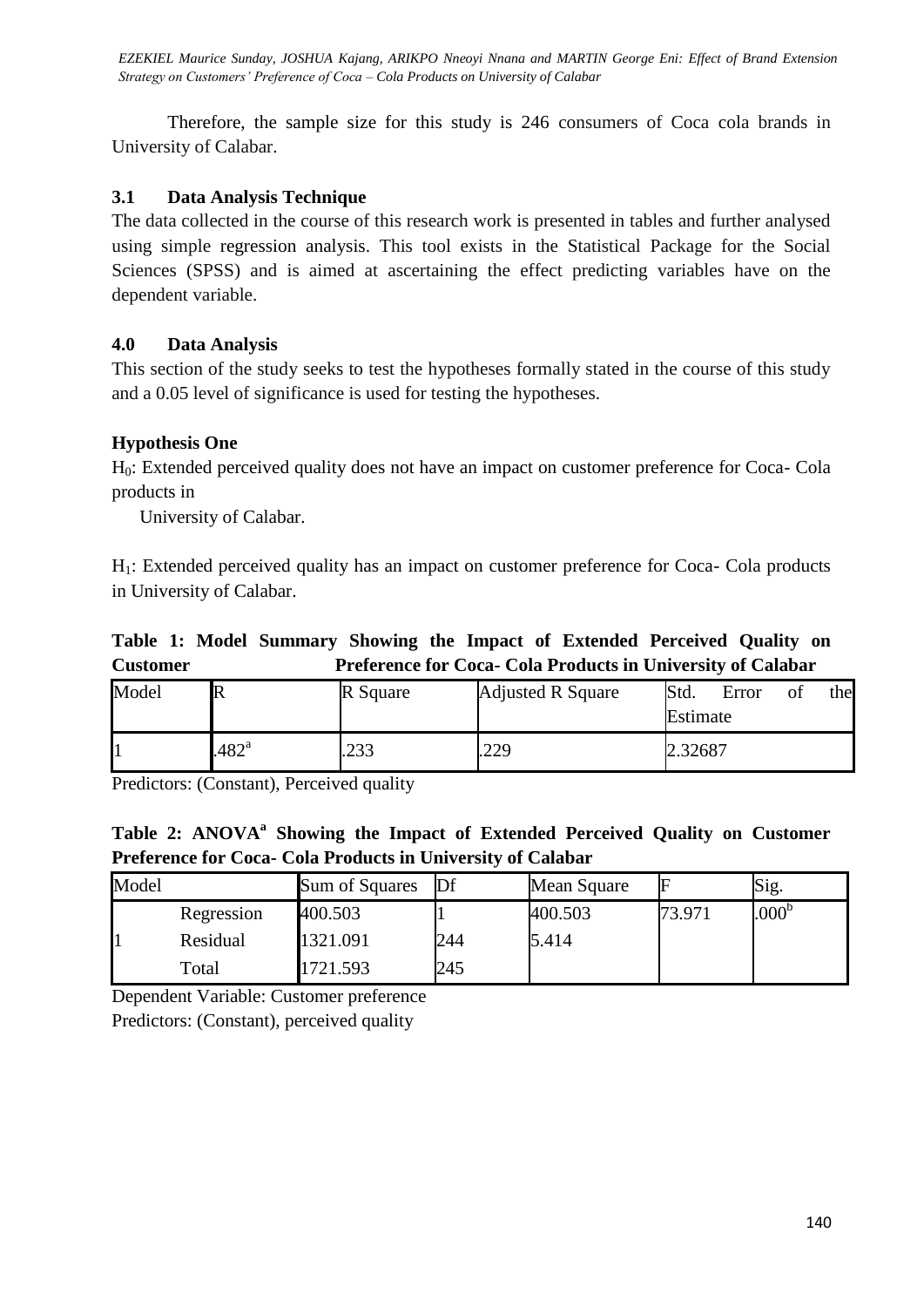| Model |                   | Unstandardized<br>Coefficients |            | Standardized<br>Coefficients |        | Sig. |
|-------|-------------------|--------------------------------|------------|------------------------------|--------|------|
|       |                   |                                | Std. Error | Beta                         |        |      |
|       | (Constant)        | 3.940                          | .390       |                              | 10.109 | .000 |
|       | Perceived quality | 442                            | 051        | 482                          | 8.601  | .000 |

**Table 3: Regression Coefficients<sup>a</sup> Showing the Impact of Extended Perceived Quality on Customer Preference for Coca- Cola products in University of Calabar**

Dependent Variable: customer preference

The regression analysis conducted above was to determine the impact of extended perceived quality on customer preference for Coca- Cola products in University of Calabar. Table 1 above summaries the statistics and the results of the analysis as shown in tables 2 and 3 produced an R-square =.233,  $(F = 73.971)$  and  $(sig.000, < .05)$ . The model has a correlation coefficient  $(R)$  of .482<sup>a</sup>. Therefore, the result implies that extended perceived quality have an impact on customer preference for Coca- Cola products in University of Calabar because the sig. 000 is  $\lt$  0.05. Hence, the alternative hypothesis stating that Extended perceived quality has an impact on customer preference for Coca- Cola products in University of Calabar is hereby accepted.

# **Hypothesis Two**

H0: Extended perceived fit does not have an impact on customer preference for Coca- Cola products in University of Calabar.

H1: Extended perceived fit has an impact on customer preference for Coca- Cola products in University of Calabar.

| Table 4: Model Summary Showing the Impact of Extended Perceived Fit on Customer |  |  |
|---------------------------------------------------------------------------------|--|--|
| Preference for Coca- Cola Products in University of Calabar                     |  |  |

| Model |                      | R Square | <b>Adjusted R Square</b> | Std.<br>Error |  | O1 | thel |
|-------|----------------------|----------|--------------------------|---------------|--|----|------|
|       |                      |          |                          | Estimate      |  |    |      |
|       | $\tau \gamma$ a<br>. | .030     | .026                     | 2.61671       |  |    |      |

a. Predictors: (Constant), perceived fit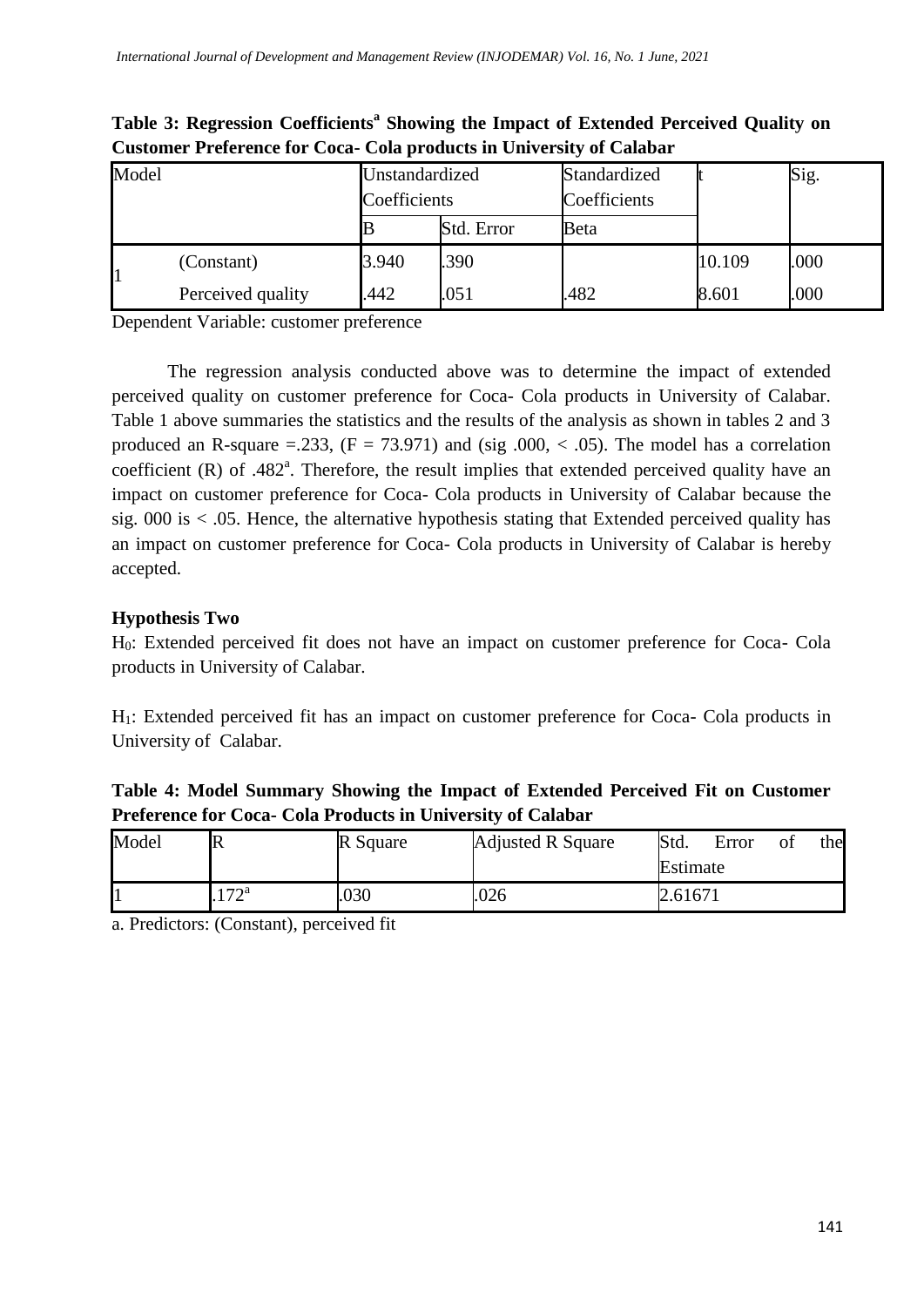| Model |            | Sum of Squares | Df  | Mean Square | F     | Sig.              |
|-------|------------|----------------|-----|-------------|-------|-------------------|
|       | Regression | 50.880         |     | 50.880      | 7.431 | .007 <sup>b</sup> |
|       | Residual   | 1670.713       | 244 | 6.847       |       |                   |
|       | Total      | 1721.593       | 245 |             |       |                   |

Table 5: ANOVA<sup>a</sup> Showing the Impact of Extended Perceived Fit on Customer Preference **for Coca- Cola Products in University of Calabar**

Dependent Variable: customer preference

Predictors: (Constant), perceived fit

|  | Table 6: Regression Coefficients <sup>a</sup> Showing the Impact of Extended Perceived Fit on |  |  |  |  |
|--|-----------------------------------------------------------------------------------------------|--|--|--|--|
|  | <b>Customer Preference for Coca- Cola Products in University of Calabar</b>                   |  |  |  |  |

| Model |                   | <b>Unstandardized Coefficients</b> |            | Standardized<br>Coefficients |        | Sig. |
|-------|-------------------|------------------------------------|------------|------------------------------|--------|------|
|       |                   |                                    | Std. Error | Beta                         |        |      |
|       | (Constant)        | 5.687                              | 524        |                              | 10.853 | .000 |
|       | Perceived fit 215 |                                    | 079        | 172                          | 2.726  | 007  |

a. Dependent Variable: Customer preference

The regression analysis conducted above was to determine theimpact of extended perceived fit on customer preference for Coca- Cola products in University of Calabar. Table 4 above summarizes the statistics and the results of the analysis as shown in tables 5 and 6 produced an R-square =.030,  $(F = 7.431)$  and (sig .007,< .05). The model has a correlation coefficient  $(R)$  of .172<sup>a</sup>. Therefore, the result implies that extended perceived fit have an impact on customer preference for Coca- Cola products in University of Calabar because the sig. 000 is < .05. Hence, the alternative hypothesis stating that Extended perceived fit has an impact on customer preference for Coca- Cola products in University of Calabar is hereby accepted.

## **HypothesisThree**

H0: Customers' familiarity does not have an influence on customer preference for Coca- Cola products in University of Calabar.

H1: Customers familiarity has an influence on customer preference for Coca- Cola products in University of Calabar.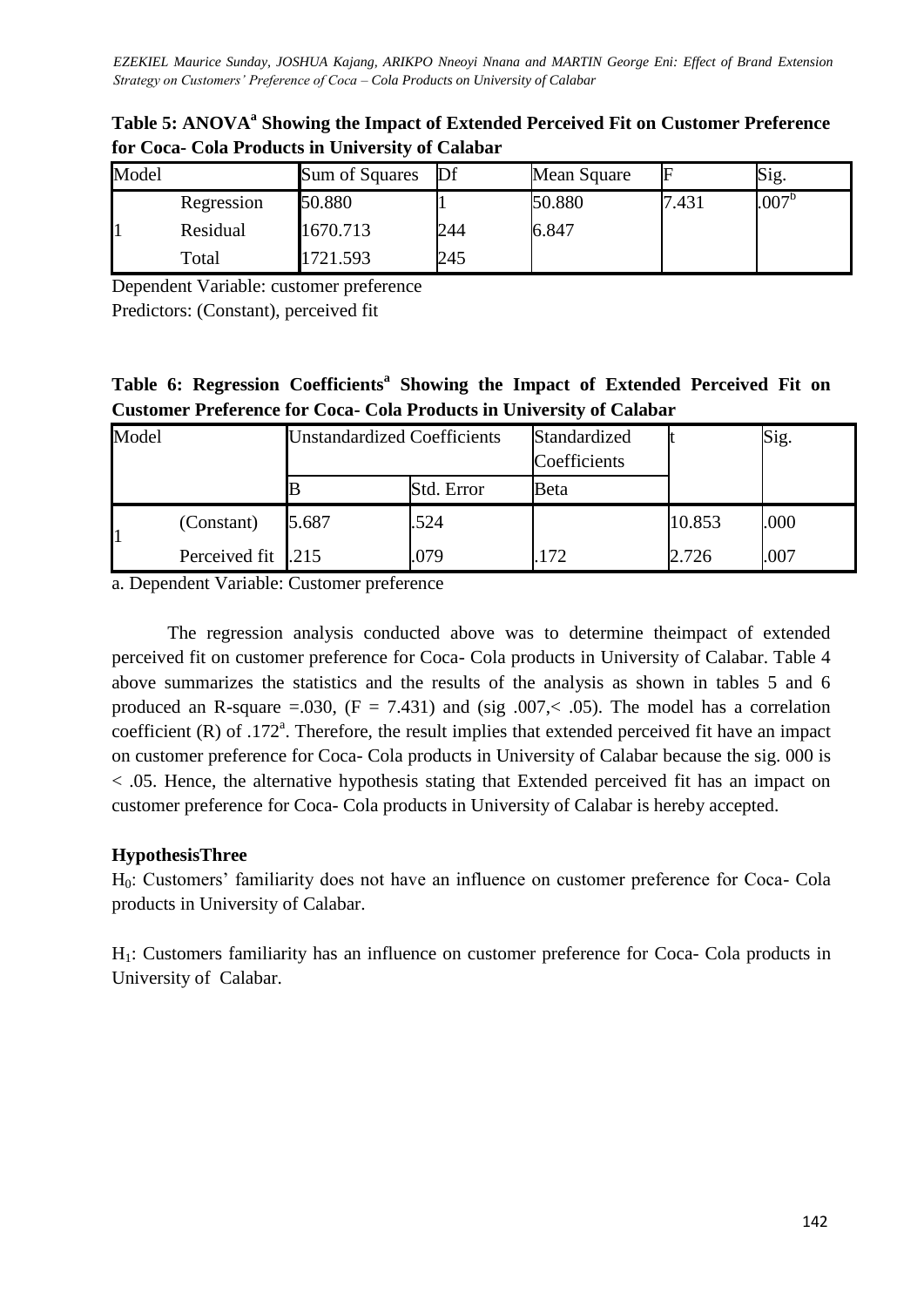## **Table 7: Model Summary Showing the Influence of Customers' Familiarity on Customer Preference for Coca- Cola Products in University of Calabar**

| Model | R              | R Square | <b>Adjusted R Square</b> | Std.     | Error | O1 | thel |
|-------|----------------|----------|--------------------------|----------|-------|----|------|
|       |                |          |                          | Estimate |       |    |      |
| ш     | $.404^{\rm a}$ | .163     | .160                     | 2.42973  |       |    |      |

a. Predictors: (Constant), customer Familiarity

| Table 8: ANOVA <sup>a</sup> Showing the Influence of Customers' Familiarity on Customer |  |  |
|-----------------------------------------------------------------------------------------|--|--|
| Preference for Coca- Cola Products in University of Calabar                             |  |  |

| Model |            | Sum of Squares | Df  | Mean Square | ⊩      | Sig.              |
|-------|------------|----------------|-----|-------------|--------|-------------------|
|       | Regression | 281.115        |     | 281.115     | 47.618 | .000 <sup>b</sup> |
|       | Residual   | 1440.479       | 244 | 5.904       |        |                   |
|       | Total      | 1721.593       | 245 |             |        |                   |

a. Dependent Variable: Customer preference

b. Predictors: (Constant), customer Familiarity

**Table 9: Regression Coefficients<sup>a</sup> Showing the Influence of Customers Familiarity on Customer Preference for Coca- Cola Products in University of Calabar**

| Model |                         | <b>Unstandardized Coefficients</b> |            |      |       | Sig. |
|-------|-------------------------|------------------------------------|------------|------|-------|------|
|       |                         |                                    | Std. Error | Beta |       |      |
|       | (Constant)              | 3.244                              | .572       |      | 5.676 | .000 |
|       | Customer<br>familiarity | .629                               | .091       | .404 | 6.901 | .000 |

Dependent Variable: Customer preference

The regression analysis conducted above was to determine the influence of customers' familiarity on customer preference for Coca- Cola products in University of Calabar. Table 7 above summaries the statistics and the results of the analysis as shown in tables 8 and 9 produced an R-square =.163,  $(F = 47.618)$  and (sig .000 < .05). The model has a correlation coefficient  $(R)$  of .404 $<sup>a</sup>$ . Therefore, the result implies that customer familiarity has an influence</sup> on customer preference for Coca- Cola products in University of Calabar because the sig. 000 is < .05. Hence, the alternative hypothesis stating that Customers familiarity has an influence on customer preference for Coca- Cola products in University of Calabar is hereby accepted.

## **4.1 Discussion of Findings**

The Effect of Brand Extension Strategy on Customers Preference of Coca – Cola Products in University of Calabar has been determined and the impact of the various elements of a brand extension strategy such as perceived quality, perceived fit as well as customer familiarity with parent brand in relation to the extended product have also been determined.

The first hypothesis reveals that extended perceived quality has an impact on customer preference for Coca cola products in University of Calabar. Supporting this finding, Aaker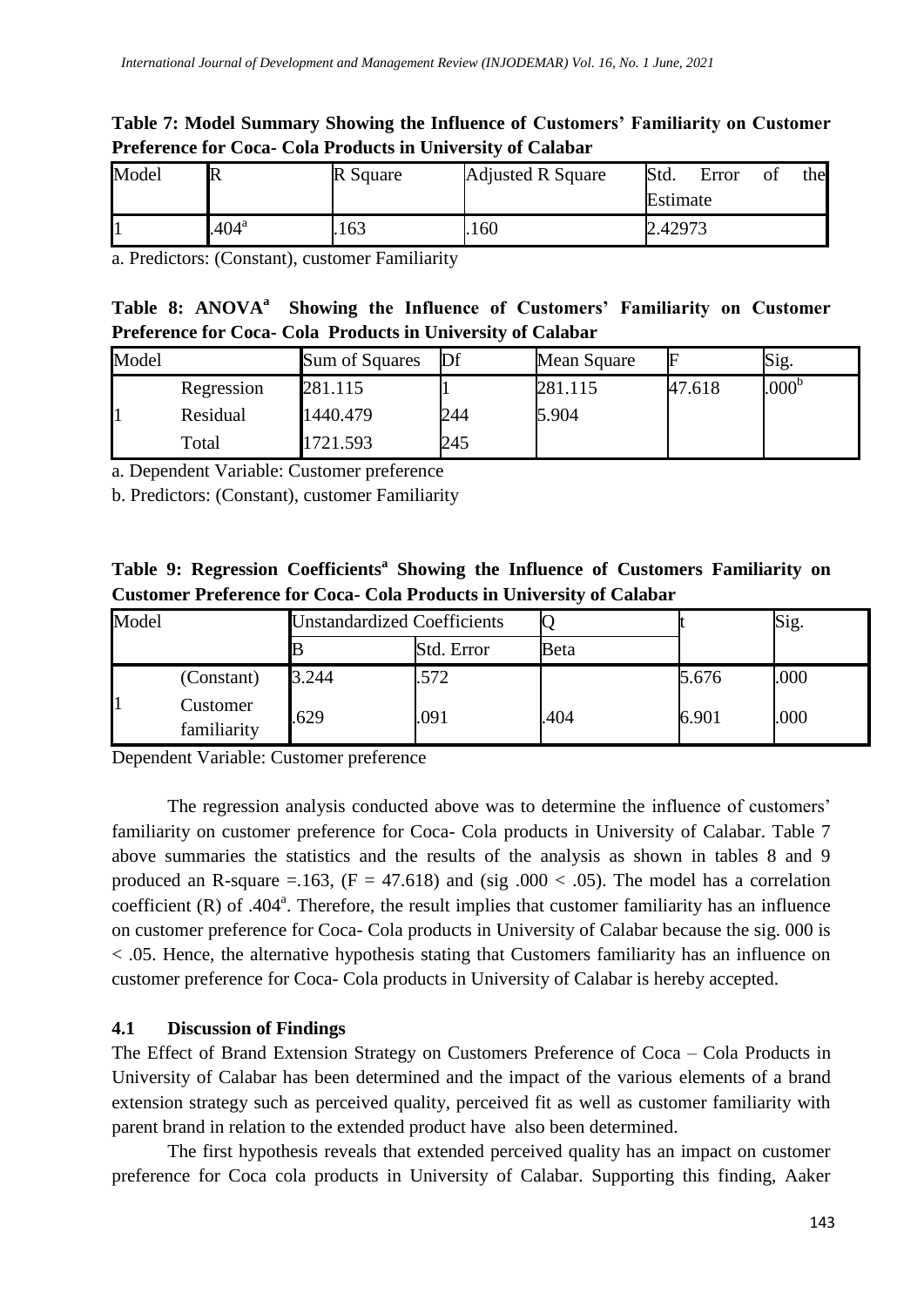(2008) maintained thatperceived quality directly influences a customer's buying decision, especially when a customer is motivated or capacitated to make a detailed analysis of the purchase. Further supporting the above finding, Pina Martinez, Chernatony and Drury (2006) maintained that customers who have strong attitudes about the quality of a brand tend to transfer these positive attitudes to the brand extension and consumers' acceptance of the extension increases if the parent brand is perceived to be of high quality.

The Second hypothesis reveals that extended perceived quality has an impact on customer preference for Coca Cola products in University of Calabar. Supporting this finding, Lahiri and Gupta (2005) opined that if consumers feel there is a degree of consistency between the brand and the new product the chances of acceptance and preference by customers increase. Further supporting the above finding, a study conducted by Tajzadeh and Moghaddar (2003) on the impact of brand extension on new product from customers' perspective revealed that when once there is good fit between the original product and the new product, customer will easily transfer perceived product quality and attributes from the original product to the new one and vice versa.

The last hypothesis reveals that Customers' familiarity has an influence on customer preference for Coca- Cola products in University of Calabar. Supporting this finding, Betty (2013) maintains that customers tend to buy brands that they are familiar with. More so, an experiment conducted by Aaker (2004) shows that even if customers are shown some words that have no meaning and later are motivated to pick the names that they like, most of them choose the nonsense words they have been shown before, and the same applies to brand names. When a customer is familiar with a brand name, he/she has more favourable attitudes towards it as compared to brand names he/she is not aware of. Therefore, if a customer is familiar with the brand, this will have a positive effect on the image of the extended product.

### **5.0 Conclusion**

This study concludes that branding extension strategies have a significant effect on the preference of customer's for Coca – Cola products in the University of Calabar. Based on such findings, it is conclusively opined that when an organization effectively adopts and implements a branding strategy with special focus on perceived quality, perceived fit and customer familiarity, such a firm is bound to enjoy the preference of its products by consumers because once the view of the customer towards the above considered element of the branding strategy are favourable, it therefore implies that the customer would, to a large extent, shift such favourable response to the extended products of such an organization.

### **5.1 Recommendations**

- Coca Cola should always ensure that the quality of their drinks remains a paramount consideration within the organization by ensuring that quality test and measures are put in place to help spot deficiencies in the production process.
- Coca Cola should always ensure that the various attributes that are peculiar to their brands be incorporated to new product extensions.
- Coca Cola should always endeavour to initiate programmes that are capable of educating as well as informing customers about the peculiarities of their brands in order to get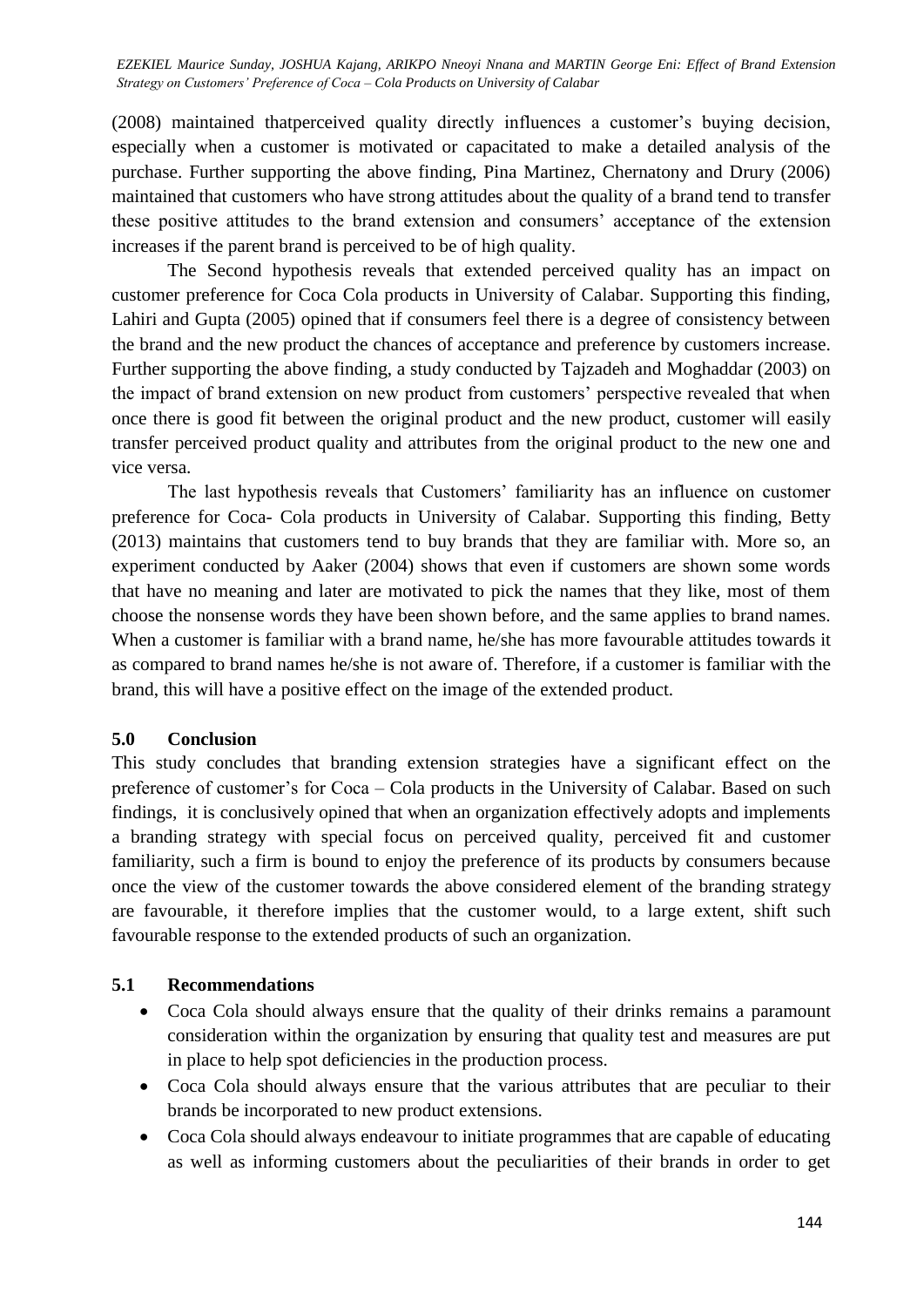customers to familiarize with their products. Such programmes could be through effective advertisings and the use of sales promotion techniques to help stimulate customers' response to the organization drinks.

#### **References**

Aaker, D (2004).*Brand portfolio strategy: Creating relevance, differentiation, energy, leverage and clarity*,

New York: Free Press.

Aaker, D.& Keller, K (1990). Consumer evaluations of brand extensions, *Journal of Marketing*, 5(4): 27- 41

- Arslan, F & Altuna, O (2010). The effect of brand extensions on product brand image, *Journal of Product & Brand Management,* 19(3): 170-180.
- Bahram, R Saeed, F&Marjan, M (2013).The effect of brand extension strategies upon competitive advantage in service companies from costumers point of view, .*International Journal of Academic Research in Business and Social Sciences,* 3(2): 16- 25.
- Betty, M (2013). The influence of brand extension strategies onbrand image among pharmaceutical firms in Nairobi, A research project submitted in partial fulfilment of the requirement for the award of the degree of master of business administration (MBA), School of Business, University of Nairobi.
- Bhat, S. & Reddy, K. (2001). The impact of parent brand attributes associations and effect on brand extension evaluation*. Journal of Business Research*, 53 (3): 111 –122
- Calantone, R. & Montoyo-Weiss, M. (2004). Determinants of new product performance: a review and meta-analysis. *Journal of Product InnovationManagement*, 11(5): 397- 417

Campbell, M.C., & Keller, K.L. (2003). Brand familiarity and advertising repetition effects,*Journal of* 

*Consumer Research,* 30(2): 292-304.

Chen, K. & Liu, .M. (2004). Positive brand extension trial and choice of parent brand, *Journal of Product* 

*and Brand Management*,13 (1): 25-36.

Czellar, S. (2003). Consumer attitude toward brand extensions: An integrative model and research

Propositions, *International Journal of Research in Marketing*, 20(1): 97- 115.

- Dacin, P & Smith, C (2004).The effect of brand portfolio characteristics on consumer evaluations of brand extensions, *Journal of Marketing Research*, 3(1): 12-36.
- Grime, I., Diamantopoulos, A. & Smith, G. (2002).Consumer evaluations of extensions and their effects on the core brand. *European Journal of Marketing*, 36(11/12): 1415—1438.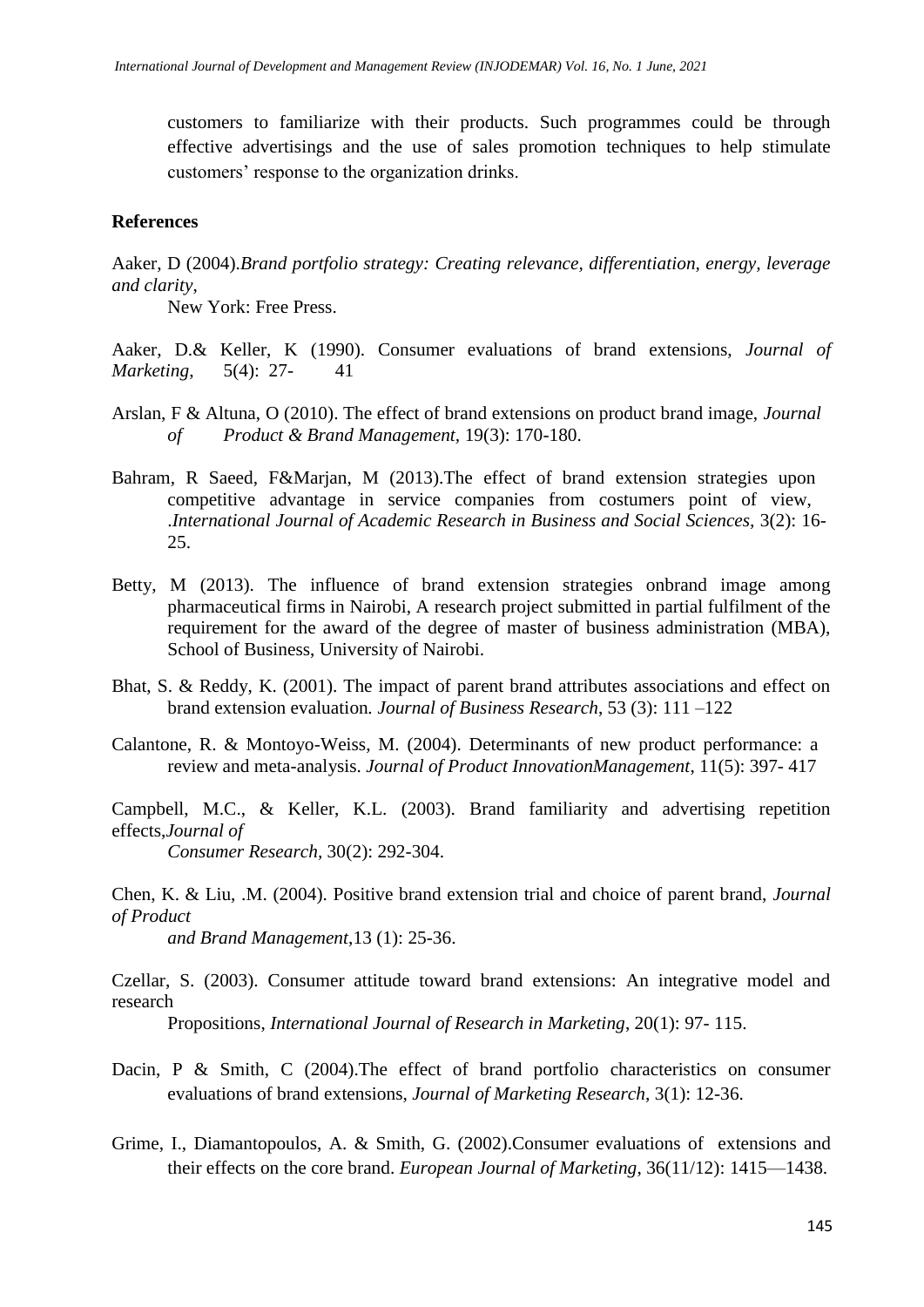- Keller, L (1993). Conceptualizing, measuring, and managing customer-based brand equity, *Journal of Marketing*. 57 (1): 8-17.
- Keller, L. (2008), *Strategic brand management: building, measuring and managing brand equity*. New York: Prentice Hall.
- Klink, R, & Smith, D. (2001). Threats to the external validity of brand extension research, *Journal of Marketing Research,*3(8): 26-35
- Kotler, P &Armestrang, G (2009).*Principles of marketing trans.* Ali Parsaian.Tehran: Adabestan Press.
- Martinez, E. (2011), *Consumer evaluation of brand extensions: Can online brands be extended to offlinemarkets?,* Heriot-Watt University
- Martinez, E., & Pina, J (2003). The negative impact of brand extensions on parent brand image, *Journal of Product & Brand Management*, 12(7): 432- 48
- Mohammadian, M. & Ronaghi, H. (2010).*Brand promotion strategies and techniques*, Tehran: Ketabe Mehraban press.
- Park, C., Milberg, S. & Lawson, R. (1991). Evaluation of brand extensions: the role of product featuresimilarity and brand concept consistency, *Journal of Consumer Research*, 1(8): 185-93.
- Pitta. A, & Katsanis, .P (2005). Understanding brand equity for successful brand extension, *Journal of Consumer Marketing*, 12(4): 51 -64.
- Romeo, J. (1991). The effect of negative information on the evaluations of brand extensions and the family brand, *Advances in Consumer Research,* 1(8): 11-16.
- Shafqat,R & Yasir S (2016).Brand extension success elements: a conceptual framework,*Journal of Business Administration and Education* 2(3):9-18.
- Srivastava, R &Shocker, A. (1991).*Brand equity: A perspective on its meaning and measurement*, Marketing Science Institute, Cambridge, MA.
- Sylva, K. Aham, A , Maduenyoghasi, O & Ikechukwu, M (2014).The effect of brand extension strategy on marketing performance of soft drinks bottling firms in Nigeria, *American International Journal of Contemporary Research* 4(8): 227-236
- Volckner, F & Sattler, H., (2006). Drivers of brand extension success, *Journal of Marketing*70 (2): 18-36.